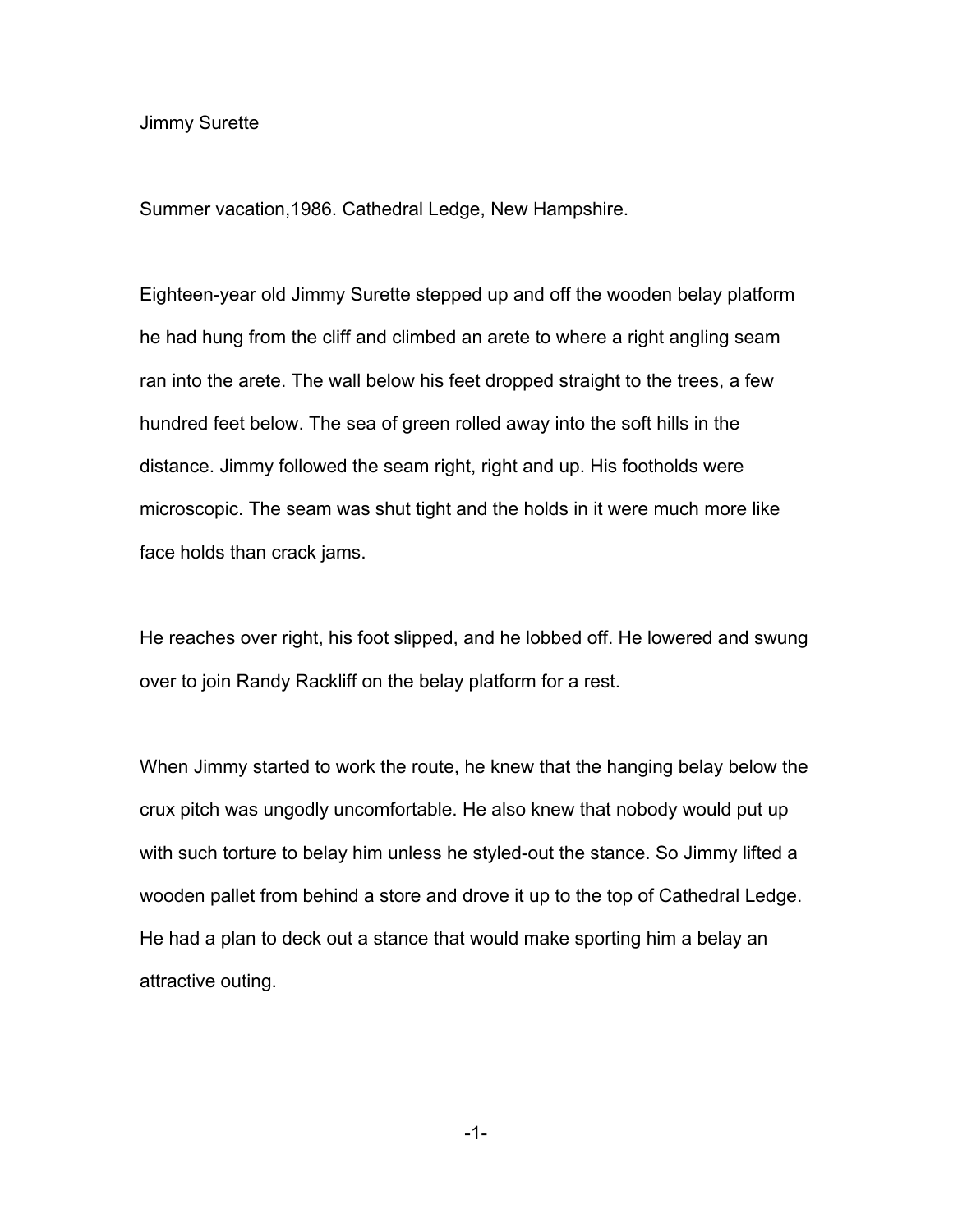Alison Osius remembers: "There was all this hammering and bumping out on top of Cathedral one day. Then Jimmy rapped down from the top with all this lumber and constructed a big wooden ledge. It was pretty funny." The thing was like a tree-fort, and it stayed up there for weeks as Jimmy worked his route. Locals nicknamed Jimmy's platform "The Space Station," and it became something of a thing to take a turn on the platform and belay young Jimmy.

"People were pretty psyched to come down and check it out," says Jimmy. "It was like a tourist attraction."

Alison took her turn and thumped down onto the contraption at the end of her rappel from the top. The whole thing flexed. "Take it easy, Alison," said Jimmy. "It's not *that* solid." Alison carefully settled in to belay, but made damn sure she stayed well tied in. She belayed in style, kicked back on the Space Station, and enjoying the view out over the Conway Valley. Alison called up words of encouragement and dished the string out to Jimmy while he tried again and again to crank through the crux. Again and again the white granite rejected him.

But not everybody had a positive take on the Space Station, and a letter published in Climbing Magazine savaged Jimmy and his construction. No big deal shrugs Jimmy, it wasn't like he had spray-painted his high school colors on the cliff. And there was no other way he'd have been able to get people to belay him.

-2-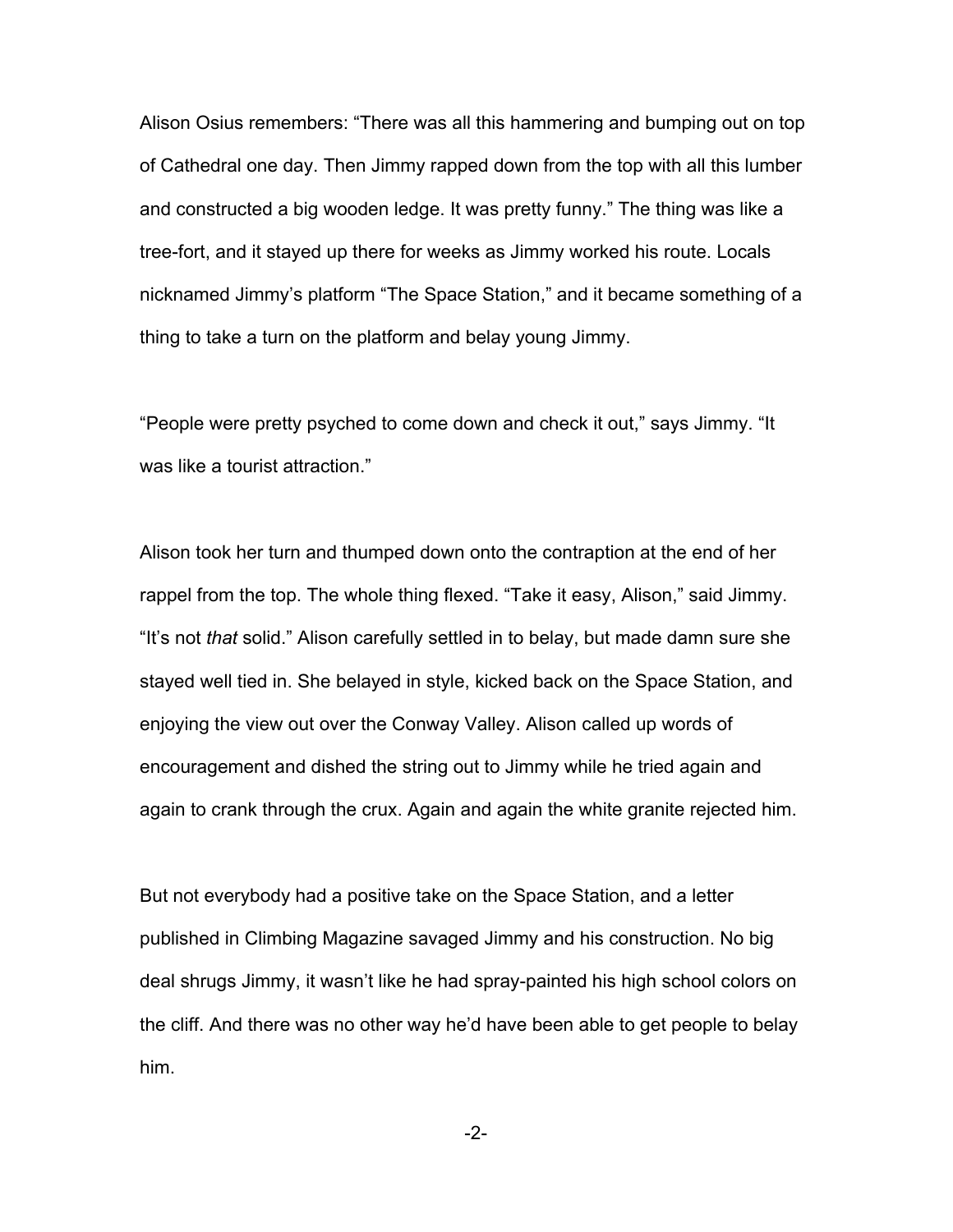The route seeps – not a lot – but the seep goes right across the crux holds. And it rains a lot in the northeast. It took a few consecutive fine days for the seep to dry, and that severely limited the time Jimmy could spend constructively working the pitch. The leaf sea flamed as summer melted away into the crisp days of autumn. The colors of autumn blazed in the valley and Jimmy worked on the route whenever a stretch of good weather lasted long enough to dry the seep.

Late in September Jimmy was at the crux holds. Randy Rackliff lounged on the Space Station and served up the rope. Above, Jimmy underclinged off the top of the seam. His feet and body pointed left, but he needed to move right. Jim leaned way out right and popped his right hand over to a left facing vertical edge – a strenuous gaston. The balance was crazy, but Jimmy crossed his left hand over to another small hold in the seam. The seam stayed closed and Jim cranked on a series of small face-like holds in the seam to get to the base of an overhanging tight hands and finger crack. The moves up the crack were hard, but Jimmy was under control. He completed the pitch. The route was *Liquid Sky*, and 5.13 had come to New England.

A few days later, Jimmy cut the Space Station loose and took it to the dump. Too bad, that pallet really ought to dangle from the roof in EMS, the climbing shop closest to Cathedral Ledge.

-3-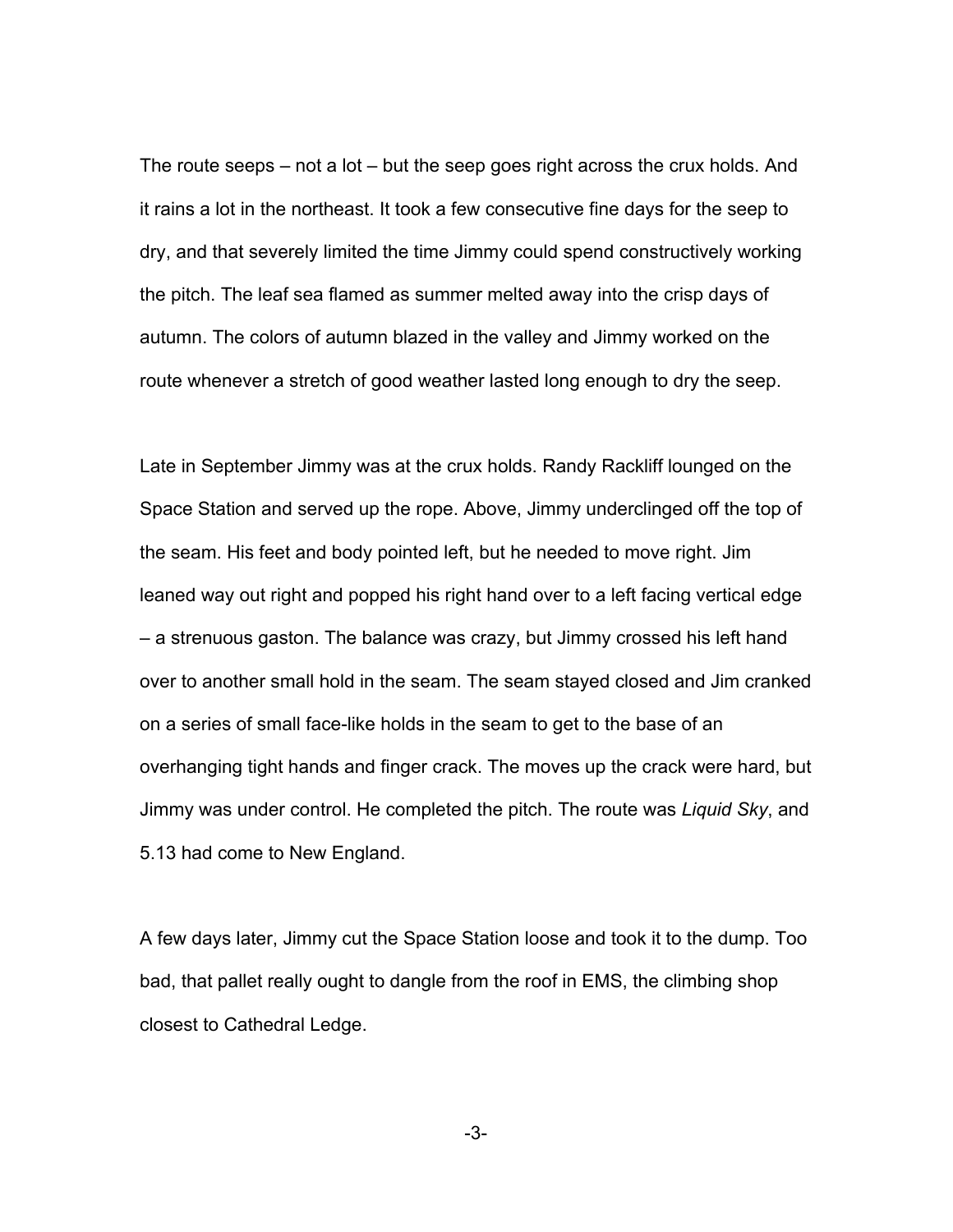Jim Surette grew up right in North Conway, within sight of Cathedral and Whitehorse Ledges, and remembers always being aware of climbing as a kid and wanting to try it. But it wasn't until Jimmy's older brother Dave and a group of Dave's friends went out to try ice climbing and let Jimmy tag along that he got his chance. It was 1982.

Jimmy was instantly hooked. "It was like somebody flipped a switch. I was so fucking psyched."

Every day after school, hair flying in the wind, Jimmy frantically pedaled his bike out to the crags. "I was on fire. I climbed every day, except for days that it rained, and I climbed a lot of them too."

Some kids obsess on Metallica or Led Zeppelin, binge drink, or tear up the local roads in fast cars. With Jimmy Surette it wasn't any such stereotypical obsession. For him it was climbing, and he tore up the steeps of New Hampshire with the passion that only a teenager can summon. Jimmy catapulted through the grades, and by 1984 he was one of the best climbers in New England.

So how does a quiet teenager who has become one of the world's best at his sport balance climbing and high school? "There wasn't much balance," says Jimmy. "I didn't socialize much in high school. There were no indoor gyms, no other kids out climbing. It was still a fringe sport. Half my classmates thought I

-4-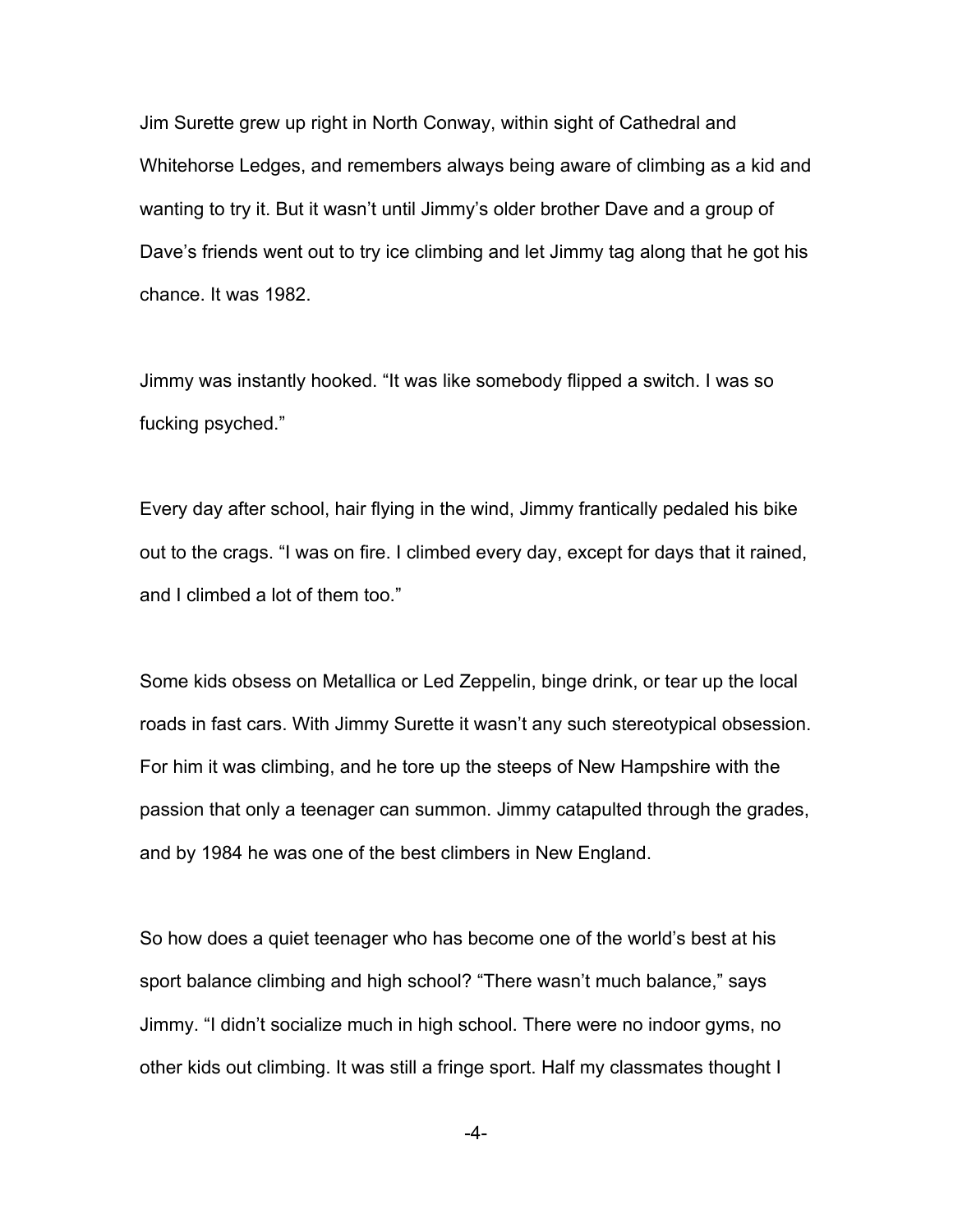was some hippie out walking in the hills. The other half thought I was this total psycho out soloing every day. But at least my parents were cool about it."

Jimmy's parents – one feels for them – his climbing obsession can't have been easy for them to handle. Jimmy's wasn't a sport-climbing obsession played out under careful supervision because sport climbing didn't exist in those days. Jimmy grew up playing out his hand on traditional crack and face climbs, placing delicate gear and making the constant stream of serious decisions that type of stone demands.

"I was maybe sixteen, out on Whitehorse with Jerry Handren when I had my first epic. We rapped in the dark, got the ropes stuck and all that, and I finally made it home at about two a.m. My parents were tweaking. (Who can blame them?) Mom said, "you're grounded for two weeks," but I'm like, no way Mom, I gotta go back tomorrow, my whole rack is up there."

Alison chuckles and remembers Jim Surette as "Super-self contained, even from a young age. He always made up his own mind."

"God, was he ever motivated," continues Alison. "He was pretty quiet at first, probably because he was hanging around all these older people. Once he got a little older his humor started to come out."

-5-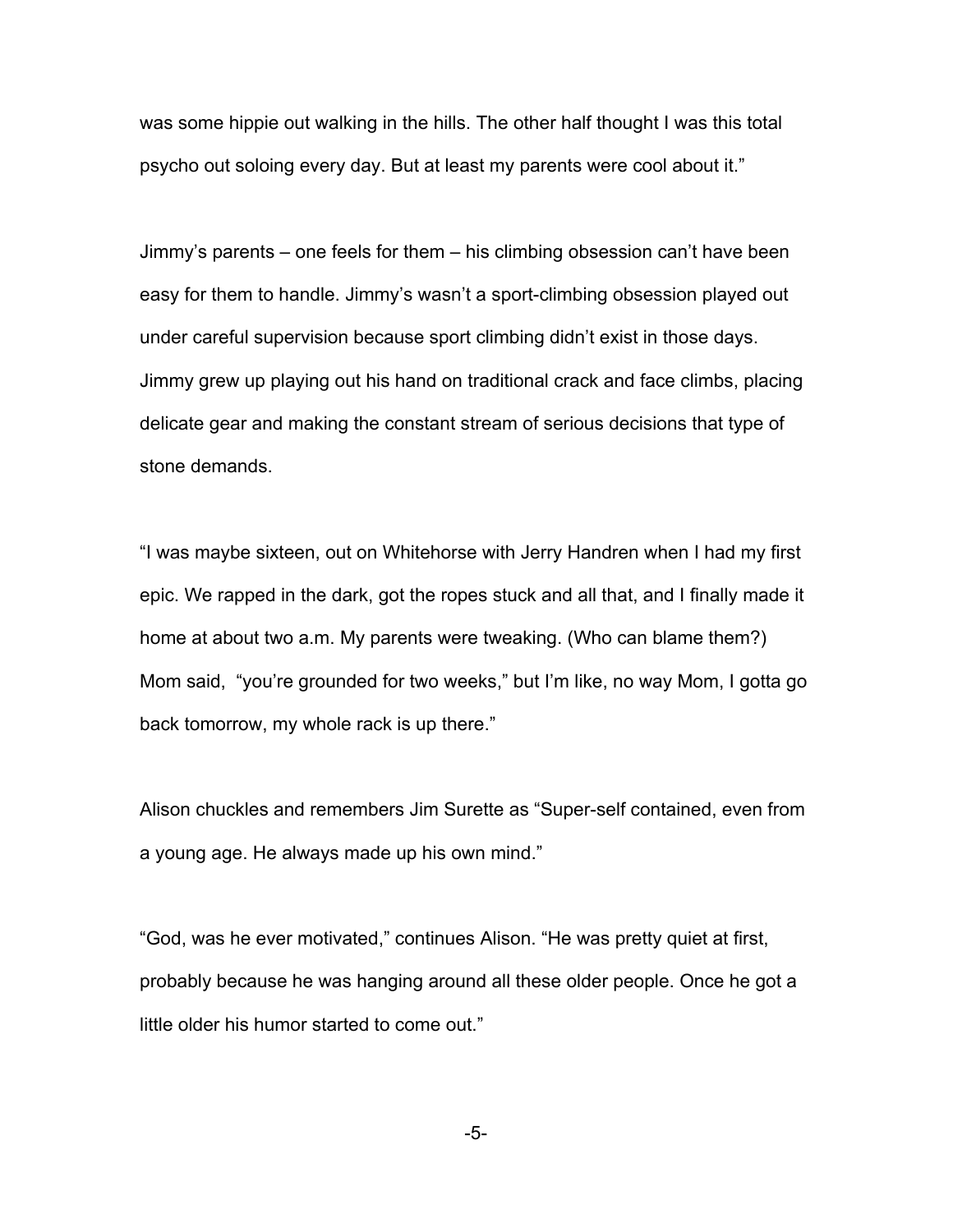"I think there was a brief, glorious moment when Jimmy actually admired my climbing," says Alison, "but he was bossing me around before he got out of high school. He was always telling me that I had too much gear."

But what can his poor mom have thought when he came home in May of 1985 and said, "Hey Mom, I just freed *Armageddon*?" She might not have understood exactly what he was talking about, but with a word like that she can't have been comforted.

*Armageddon* (5.12b) is a steep slab that rears up through a vertical bulge in the central section of Cathedral Ledge like a breaking wave. Rising up between such optimistically named neighbors as *Apocalypse* and *Mordor Wall*, *Armageddon*  was first climbed by Doug Madera and Paul Ross in 1975 with the aid of a couple of skyhooks. The aid climb had such a wicked reputation that nobody had ever repeated it. Then Jimmy Surette decided to free it. He was a high school junior who had hardly yet been out on a date. But the kid could damn sure climb.

Bold but believable 5.10 face climbing got Jimmy up the 70-degree slab to a flake below the final headwall. He diddled a nest of brass RPs into the flake and started to boulder out the headwall. Up and down, up and down, Jimmy tried to find a way up the headwall. Jimmy pawed at rounded edges with his hands and smeared his feet onto the granite, but he fell off and took a twenty-foot whack into the slab below his RP nest. He regrouped and climbed back up to his

-6-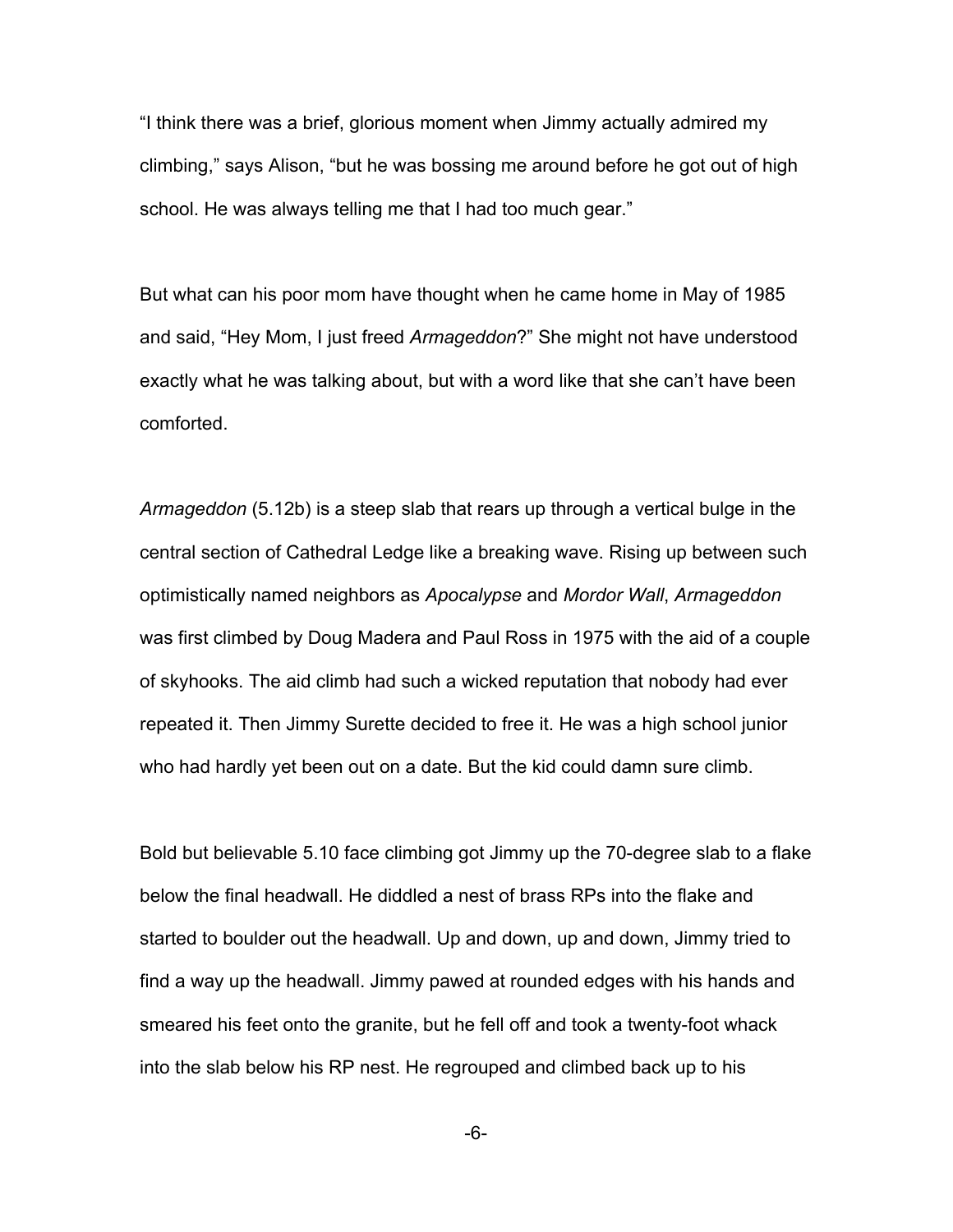highpoint and beyond. The headwall spit him off again – this time for thirty feet. Jimmy was sure he could free the headwall, but enough was enough and he gave it up for the day.

He went back with Jon Bouchard and punched up the headwall and onto new terrain. Extreme face moves got him to the top of the headwall where he found a sloping shelf like a half-basketball. The RPs were 20 feet below and the slab waited to snap arms and ankles, but Jimmy kept his act together long enough to mantle into the basketball. *Armageddon* was a free climb.

Mrs. Surette is probably glad she didn't see that one.

"Yeah, *Liquid Sky* was the first 5.13 in the northeast and all that," says Jim Surette, "but some of the other, more traditional routes stand out more. *Liquid Sky* was at the same time as Christian Griffith was psyched on Euro-tactics and I was influenced by that, but prior to *Liquid Sky*, I climbed in a pretty traditional style." Those more traditional efforts are the ones that Jimmy is most proud of: "I like climbing with consequences. There's a lot more going on."

Jimmy made scads of other hard and bold first ascents and first free ascents on the granite of the White Mountains. In addition to *Armageddon* some of the highlights are *Delightmaker*, *Lady Lara*, and *Fistful of Dollars* at 5.11+. *London Calling*, *Police and Thieves*, and *The Creation* hit 5.12, and *Steak Sauce* and

-7-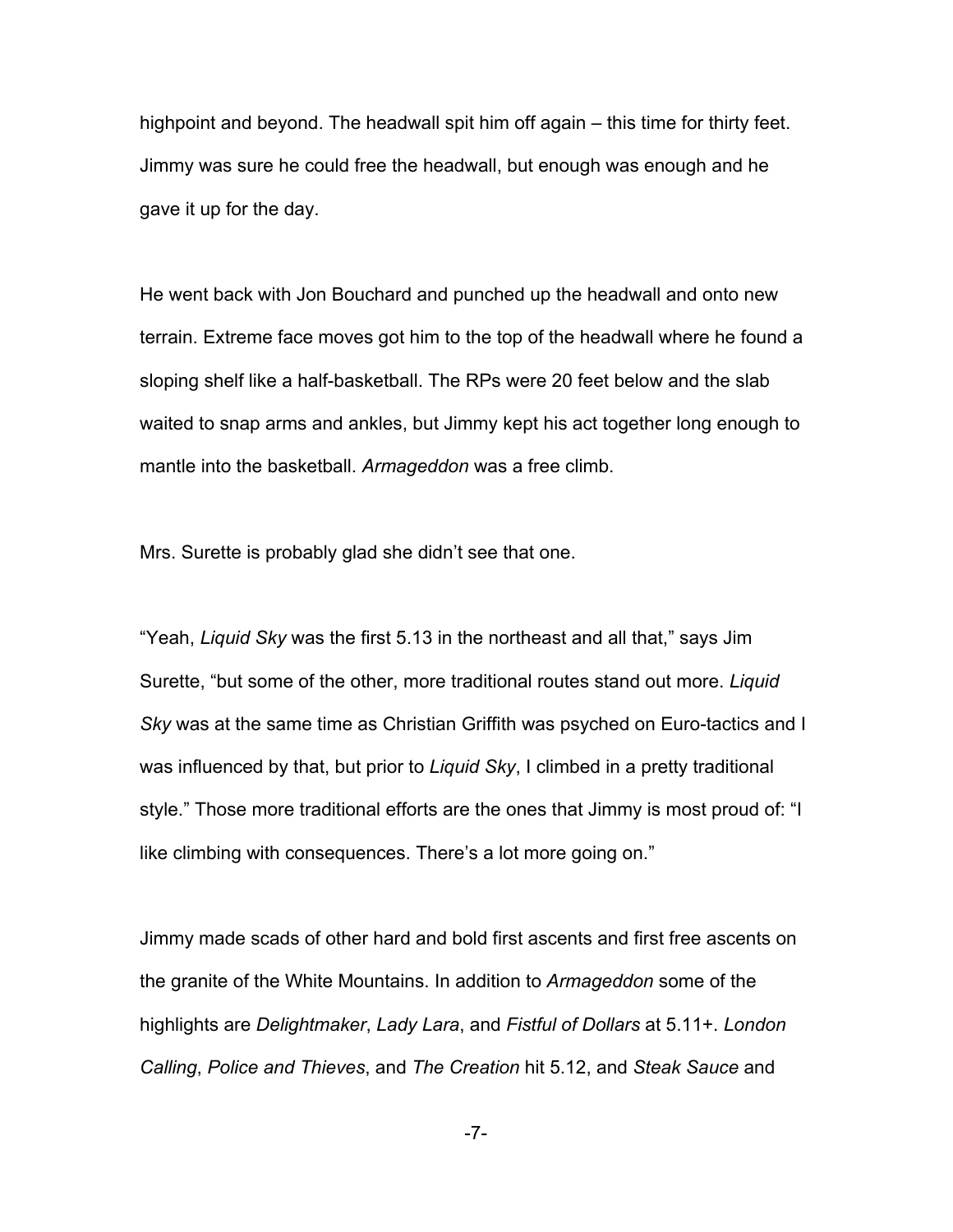*Cerberus* check in at 5.12+. All were done before he graduated high school. Jimmy is right, he *was* on fire.

What Jim didn't know is that he had made a Faustian bargain with his charmed high school years. Jimmy paid with his shoulder, which, made wobbly by the years of relentless cranking, was popping in and out of its socket by the summer of 1987. Jim had just graduated high school and had planned to go to Europe for the summer, but Jimmy went under the surgeon's knife instead.

There's a photo of Jimmy cranking *Cerberus* (5.12+) on the cover of Ed Webster's second edition guidebook to White Mountains' rock climbs. The photo catches Jimmy at the height of his teenage game (and wearing those awful '80s tights). He's in mid-lunge on rock that overhangs thirty degrees, right arm extended, shoulder stretched full-out, fingers latched on an unseen hold, and his feet swinging through the air. "That's my classic blow your shoulder out move," says Jimmy. "Strong fingers and weak shoulders."

Recovery cost him eighteen months off hard climbing. "I kind of went crazy," says Jim Surette as he describes the aftermath of surgery. "I got into paragliding and motorcycles and practically killed myself."

"I was flying off Whitehorse one time and the winds were weird or something, and I wasn't going to make the landing at Echo Lake. I crashed into the trees and

-8-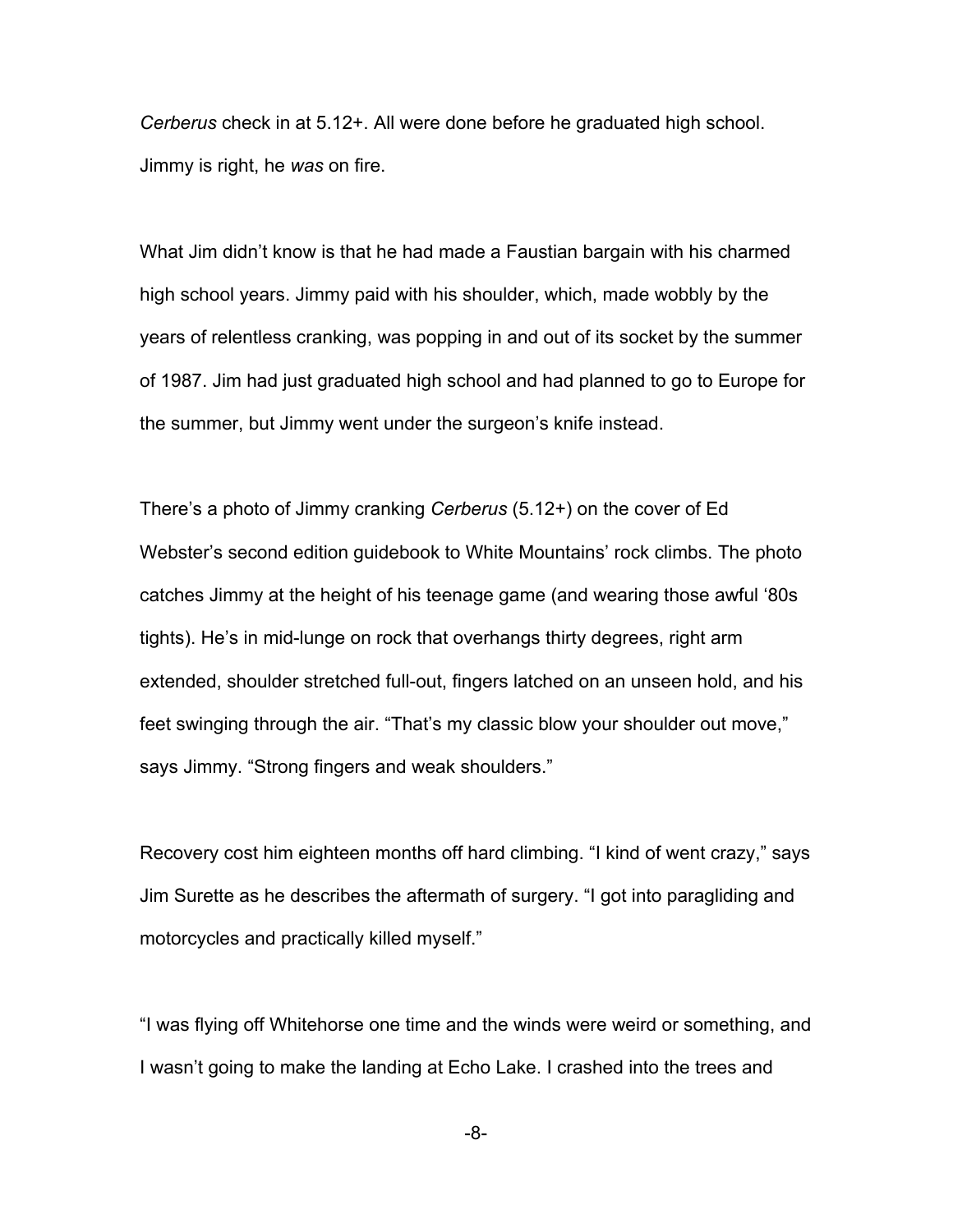flipped upside down. I was plummeting headfirst toward the ground when my wing snagged in the branches. I reached out my hands to this sapling and just as soon as I got my hands around it my wing broke out of the branches and I flipped around and slid down the sapling like it was a firepole. All the little branches tore off, but I fully walked away."

When he finally came back from his surgery in 1989, Jim went to Chamonix with Randy Rackliff, *fully psyched* to alpine climb. They went after the Walker Spur on the Grandes Jorasses. There were already a lot of other parties already ahead of them, but they went for the route anyway. They crossed the bergschrund and climbed unroped up a mellow snowslope above. Then some Euro above kicked loose a bunch of rocks, one of which pounded Jim in the head and tumbled him over backward. "I went flying down the slope into the 'schrund, but luckily I landed on a snow bridge. I was knocked out, but after a couple minutes I woke up, figured out where I was, and got the hell out of there. The route was supercrowded, so going up there in the first place was pretty stupid. I was still totally psyched to alpine climb, but I told myself that I was going to wait until I got a little bit older and a little bit smarter to get into it."

Back in Colorado, Jimmy promptly rode his motorcycles head on into a car. In the aftermath of all the bad luck, surgery, and accidents, Jim decided that he needed something in his life besides climbing. He had never been much of an academic and wasn't going to go back to school, so he decided to get into filmmaking. He

-9-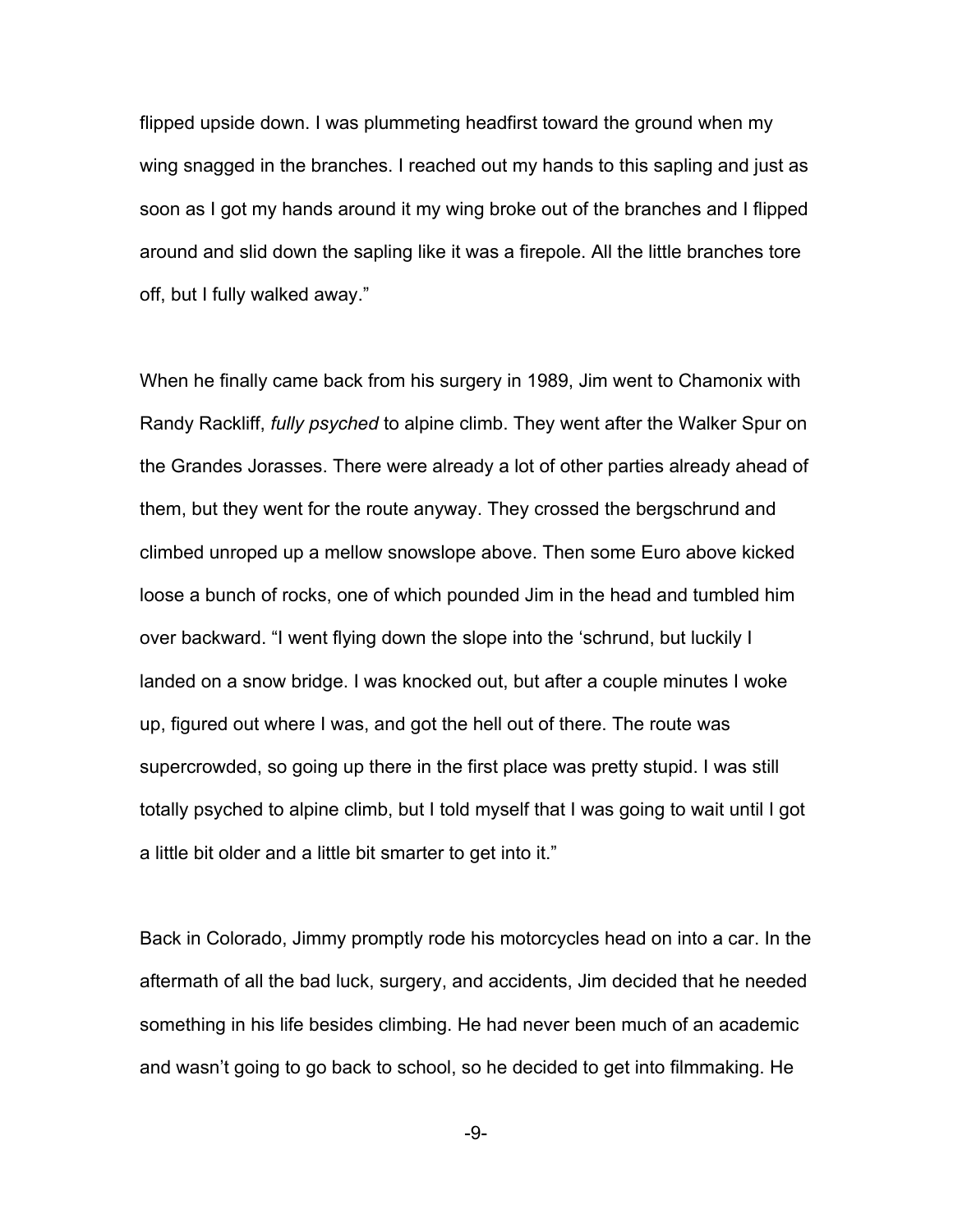has since participated in dozens of high angle and adventure film projects, and developed a solid career as an adventure cinematographer.

For the first half of the '90s, Jimmy devoted himself to bouldering and sport climbing and spent tons of time at Morrisson and Rifle. "It was cool and all," says Jimmy, "but after a while I felt like a rat in a cage. It wasn't much more than a contest to see how small of holds I could pull on."

When his English buddy Noel Crane invited Jim Surette to join him, Strappo, and Steve Quinlan in the Ruth Gorge in 1996, Jim felt like he was finally ready to indulge his lifelong interest in alpine climbing.

The new millennium finds Jimmy, now a little older, and presumably a little smarter, way into alpine climbing. Alaska, Peru, Kyrgyzstan, and the West Face of Cerro Torre in Patagonia have all felt the kick of Jimmy's crampons, and he draws on the vast experience he has accumulated in 18 years of climbing to do it well. Jim thinks he'll make his next expedition to the Garhwal Himalaya and says, "I'm gonna go big for a couple of years."

"Alex Lowe really inspired me. Alex just needed to climb. Sometimes I feel that way. Alex climbed and did it as good as he could and didn't waste time thinking about it."

-10-